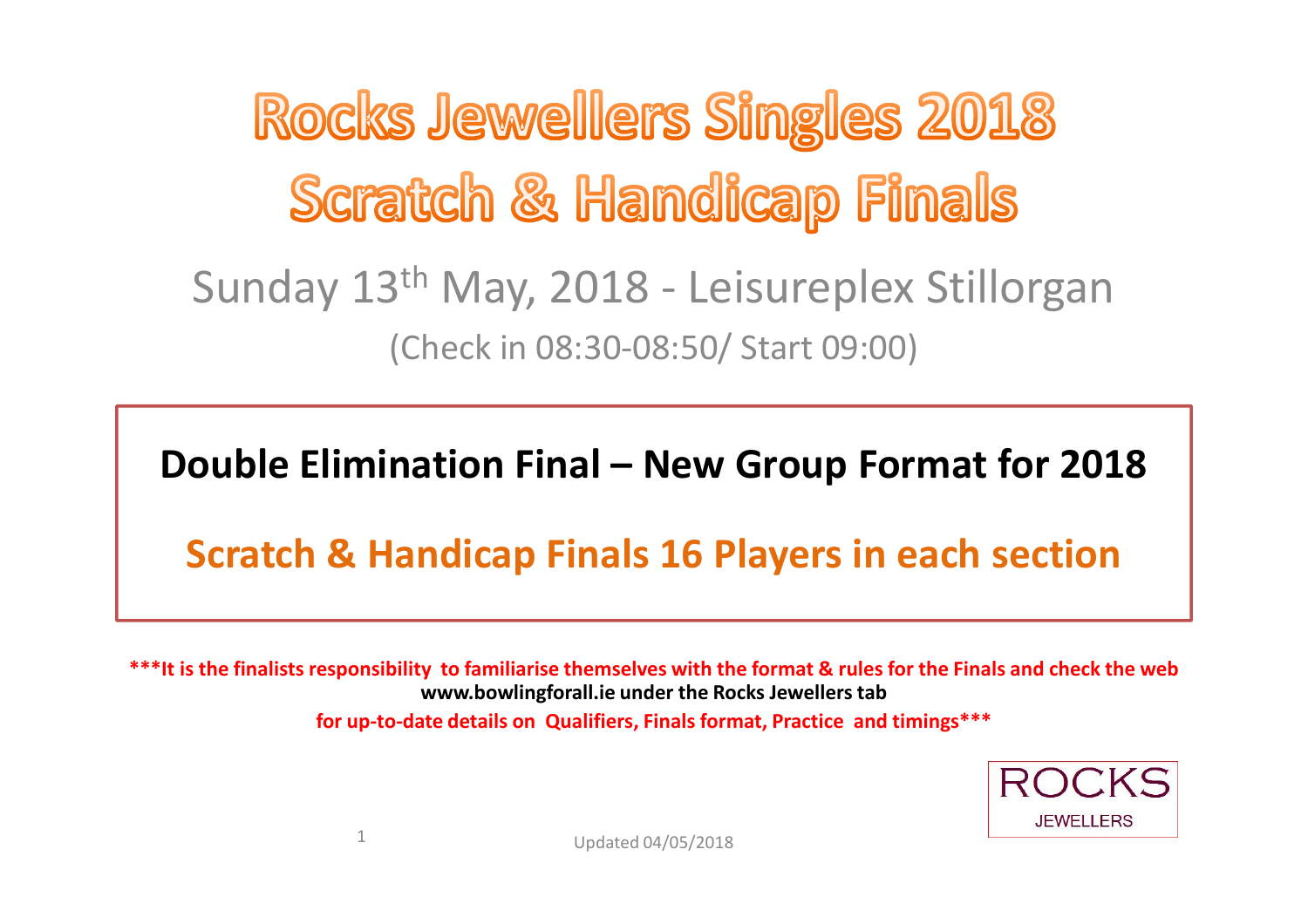## Rocks Jewellers Singles Finals 2018

#### **2018 Format (Scratch & Handicap) to be aware of**

#### **Qualification**

 $\triangleright$  All Finalists (16 x Scratch & 16 x Handicap) are fixed on completion of the final round. The top 16 Scratch Standings bowlers automatically qualify in the Scratch section, the Handicap finalists are determined by excluding any previously qualified Scratch bowlers from the Handicap standings to complete the Handicap finalists line-up.

 Where a Scratch Finalist is unable to play the Finals the next Scratch bowler in the standings will be invited to participate. In some cases this may mean a Hcp finalist moving into the Scr section as next in line unless that bowler had opted at the beginning of the season to participate in the Hcp ONLY section.

 When a Handicap Finalist is unable to play the next Handicap bowler in the standings will be invited to participate. **Check-in**

>Finals Check-in (WR1) 08:30 – 08:50 for Qualifiers 9 to 16, Practice starts 08:50, Bowling starts 09:00<br>
► Chack in (WR3) Qualifiant 5.8 ® 00:10 00:20

Check-in (WR2) Qualifiers 5-8 @ 09:10-09:30

Check-in (WR3) Qualifiers 1-4 @ 09:45-10:05

**\*\* Please do not be late, alternate bowlers may be allocated in your place or a bye given when check-in closes \*\***

#### **Practice**

Lanes 1&2 will be available for practice from 09:10 for qualifiers 1-8 in advance of their entry into the event

 $\blacktriangleright$ Outside of Round 1(WR1 – 8 mins practice) - Practice will be restricted to 2 Frames per lane for all bowlers

#### **Tie Breaker \*\***

All Rounds Over 1 Game Pinfall –Scratch Section or Pinfall + Handicap – Hcp Section **SCRATCH -** In the event of a tie 1 ball roll off until decided**HANDICAP -** In the event of a tie - 1 ball roll off (no hcp) until decided

#### **Lane Maintenance**

Lane Maintenance will take place prior to Wfinal & LSF

#### **Practice**

 $\triangleright$  Follo ► Following Lane Maintenance there will be 6 minutes practice for all remaining Bowlers<br>►All Rounds following – Bowlers have 2 Frames per Lane before the match is started<br>► Double Flimination Final  $\blacktriangleright$  Double Elimination Final – 6 minutes practice

#### **Oil Pattern**

The Oil Pattern will be announce by May 6<sup>th</sup> 2018 (Kegel Main Street – 41Ft)

*Issued by the Tournament Organising Committee Barry Brown & Tom Byrne whose decision on all matters will be final.*<br>Updated 04/05/2018<br><sup>2</sup> 2

Updated 04/05/2018

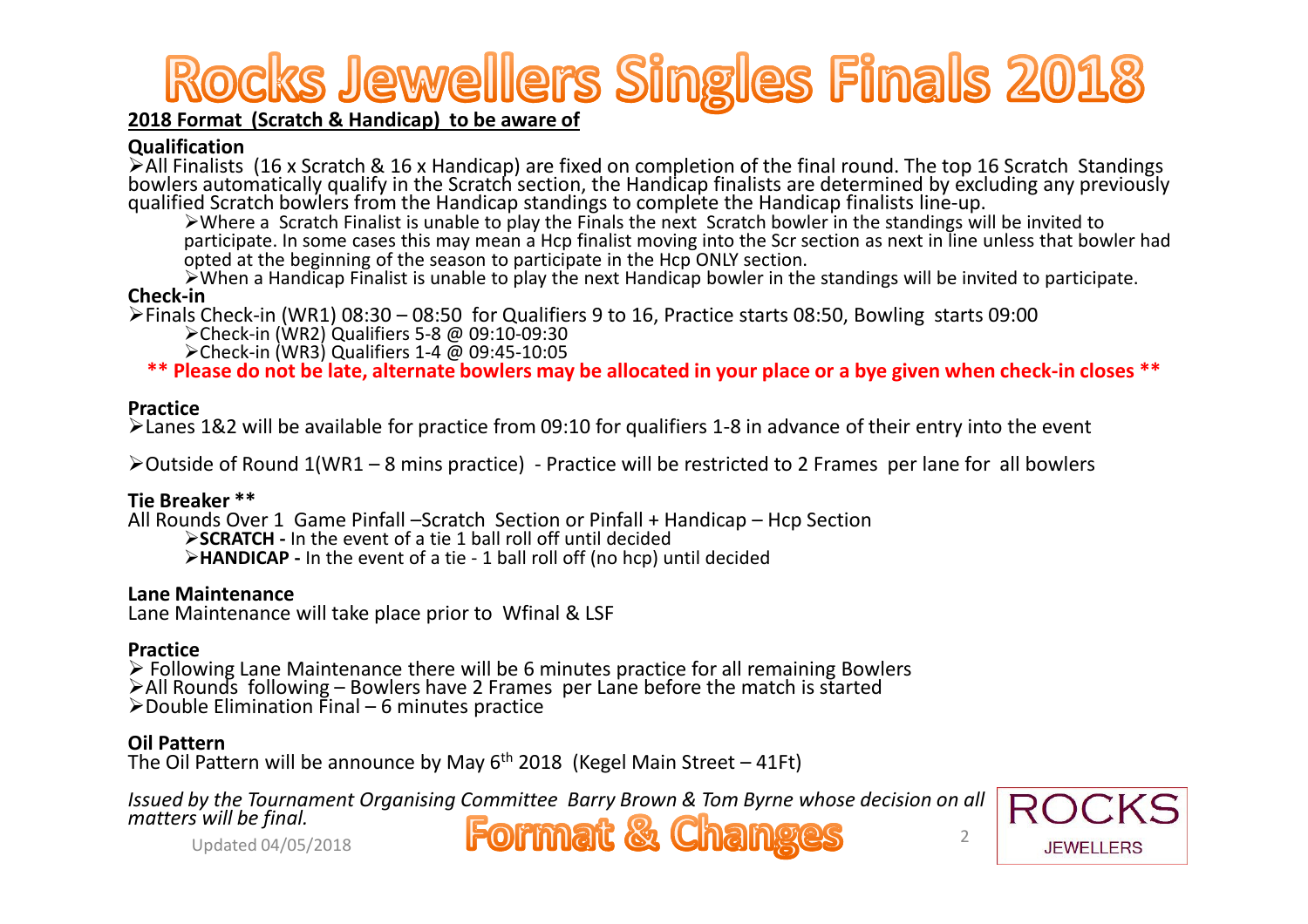# Rocks Jewellers Singles Finals 2018

| Rocks Jewellers - 2018 Final Format |                                                   |                                       |                        |  |  |  |                                                           |  |                       |  |  |  |                                            |  |  |  |  |  |
|-------------------------------------|---------------------------------------------------|---------------------------------------|------------------------|--|--|--|-----------------------------------------------------------|--|-----------------------|--|--|--|--------------------------------------------|--|--|--|--|--|
|                                     |                                                   |                                       |                        |  |  |  |                                                           |  |                       |  |  |  |                                            |  |  |  |  |  |
| <b>QUALIFIERS</b>                   |                                                   |                                       | <b>WINNERS Section</b> |  |  |  |                                                           |  | <b>LOSERS Section</b> |  |  |  |                                            |  |  |  |  |  |
| 16 Qualifiers - Scratch             |                                                   | <b>Single Game Elimination Format</b> |                        |  |  |  | <b>Single Game Elimination Format</b>                     |  |                       |  |  |  | Group 1 - Qualifiers 1,3,5,7,9,11,13 & 15  |  |  |  |  |  |
| 16 Qualifiers - Handicap            | Run in 2 Groups Scr & Hcp WR1 WSF                 |                                       |                        |  |  |  | Run in 2 Groups Scr & Hcp LR1-LSF                         |  |                       |  |  |  | Group 2 - Qualifiers 2,4,6,8,10,12,14 & 16 |  |  |  |  |  |
| Top 4 - 2 Round Bye                 | WR1,2 & 3 - Low 2 Scores/Group to Losers Section  |                                       |                        |  |  |  | LR1 &LR4 - Low 1 Score/Group to Losers Section            |  |                       |  |  |  |                                            |  |  |  |  |  |
| Top 5-8 - 1 Round Bye               | <b>WSF - Low 1 Scores/Group to Losers Section</b> |                                       |                        |  |  |  | LR2 &LR3 - Low 2 Scores/Group to Losers Section           |  |                       |  |  |  |                                            |  |  |  |  |  |
|                                     |                                                   |                                       |                        |  |  |  | LSF & Lfinal - 1 Group only - Low Score to Losers Section |  |                       |  |  |  |                                            |  |  |  |  |  |

| <b>Start</b><br><b>Time</b> | <b>Winners Section</b>           | <b>Players</b><br>remaining  |                |                 | <b>Time Round Games</b> | this<br>Round  | this<br>Round | <b>Players Groups Players to</b><br>Losers<br><b>Section</b>   |                               |                     |                             | Round Games     | this<br>Round | this<br>Round Round | <b>Players Groups Elimina</b><br>ted this | <b>Players</b><br>remaining           | Finishing<br><b>Position</b> | <b>Finish Time Lanes Lanes Lanes</b> | Scr                    | <b>Hcp</b> Total<br>regd regd regd |   | Centre<br>Lanes<br>regd |
|-----------------------------|----------------------------------|------------------------------|----------------|-----------------|-------------------------|----------------|---------------|----------------------------------------------------------------|-------------------------------|---------------------|-----------------------------|-----------------|---------------|---------------------|-------------------------------------------|---------------------------------------|------------------------------|--------------------------------------|------------------------|------------------------------------|---|-------------------------|
|                             | 08:30 Check-in                   |                              | 00:20<br>00:10 |                 |                         |                |               |                                                                |                               |                     |                             |                 |               |                     |                                           |                                       |                              | 08:50:00<br>09:00:00                 |                        |                                    |   |                         |
|                             | 09:00 Bowling Start Time         |                              |                |                 |                         |                |               |                                                                |                               |                     |                             |                 |               |                     |                                           |                                       |                              |                                      |                        |                                    |   |                         |
|                             | 09:00 9-16 play in 2 Groups of 4 | 16                           | 00:40          | WR1             |                         | 8              | $\mathbf{p}$  |                                                                | $\Rightarrow$ LR1             |                     |                             |                 |               |                     |                                           |                                       |                              | 09:40                                |                        |                                    | 8 | 8                       |
| 09:40                       |                                  |                              |                |                 |                         |                |               |                                                                |                               |                     | LR1                         |                 |               | 2                   | 2                                         | o                                     | 15/16                        |                                      |                        |                                    | 8 |                         |
|                             | 4 from WR1 play Top 5-8          | 12                           | 00:40          | WR <sub>2</sub> |                         |                |               |                                                                | $\Rightarrow$ LR2             |                     |                             |                 |               |                     |                                           |                                       |                              | 10:20                                |                        |                                    |   | 16                      |
| 10:20                       |                                  |                              |                |                 |                         |                |               |                                                                |                               | $2 \times LR1 == >$ | LR <sub>2</sub>             |                 |               |                     |                                           | $\overline{2}$                        | 11/12/13/14                  |                                      |                        |                                    | 8 |                         |
|                             | 4 from WR2 play Top 4            | 8                            | 00:40          | WR3             |                         |                |               |                                                                | $==$ LR3                      |                     |                             |                 |               |                     |                                           |                                       |                              | 11:00                                |                        |                                    | 8 | 16                      |
| 11:00                       |                                  |                              |                |                 |                         |                |               |                                                                |                               | $2 \times LR2 == >$ | LR <sub>3</sub>             |                 |               |                     |                                           | o                                     | 7/8/9/10                     |                                      |                        |                                    | 8 |                         |
|                             | 4 from WR3 play                  |                              | 00:30          | <b>WSF</b>      |                         |                |               |                                                                | $\Rightarrow$ LR4             |                     |                             |                 |               |                     |                                           |                                       |                              | 11:30                                |                        |                                    |   | 16                      |
| 11:30                       |                                  |                              | 00:20          |                 |                         |                |               |                                                                |                               | $2 \times LR3 == >$ | LR4                         |                 |               | 2                   | 2                                         | $\overline{\phantom{a}}$              | 5/6                          | 11:50                                | $\boldsymbol{\Lambda}$ |                                    | 8 | 8                       |
|                             | 11:50 Lane Maintenance           |                              | 00:20          |                 |                         |                |               |                                                                |                               |                     |                             |                 |               |                     |                                           |                                       |                              |                                      |                        |                                    |   |                         |
|                             |                                  |                              |                |                 |                         |                |               |                                                                |                               |                     |                             |                 |               |                     |                                           |                                       |                              | 12:10                                |                        |                                    |   |                         |
| 12:10                       | 2 from WSF in Winners Final      |                              | 00:25          | Wfinal          |                         |                |               |                                                                | $\equiv$ $\Rightarrow$ Lfinal | $2 \times LR4 == >$ | LSF                         |                 | 2             |                     |                                           |                                       | $\overline{4}$               | 12:35                                |                        |                                    |   |                         |
| 12:35                       |                                  |                              | 00:25          |                 |                         |                |               |                                                                |                               |                     | <b>Lfinal</b>               |                 | 2             |                     |                                           |                                       | 3                            | 13:00                                | 2                      | 2                                  |   |                         |
|                             |                                  |                              |                |                 |                         |                |               | <b>Double Elimination Final (DEF) - 2 games Total Pinfall</b>  |                               |                     |                             |                 |               |                     |                                           |                                       |                              |                                      |                        |                                    |   |                         |
|                             |                                  | <b>W</b> Winner              |                |                 |                         |                |               | versus                                                         |                               |                     |                             | <b>L</b> Winner |               |                     |                                           |                                       |                              |                                      |                        |                                    |   |                         |
|                             | 13:00 DEF R1                     |                              | 00:25          |                 | 2                       | $\overline{2}$ |               |                                                                |                               |                     |                             |                 |               |                     |                                           |                                       |                              | 13:25                                | 2                      | 2                                  |   |                         |
|                             | 13:25 DEF R2                     |                              | 00:25          |                 | $\overline{2}$          | $\overline{2}$ |               |                                                                |                               |                     |                             |                 |               |                     |                                           | Only required if L Winner wins DEF R1 |                              | 13:50                                | $\overline{2}$         | $\overline{ }$                     |   |                         |
|                             |                                  |                              |                |                 |                         |                |               |                                                                |                               |                     |                             |                 |               |                     |                                           |                                       |                              |                                      |                        |                                    |   |                         |
|                             |                                  | <b>Winner - 1st Position</b> |                |                 |                         |                |               |                                                                |                               |                     | <b>Loser - 2nd Position</b> |                 |               |                     |                                           | $\mathbf{2}$                          |                              |                                      |                        |                                    |   |                         |
|                             |                                  |                              |                |                 |                         |                |               |                                                                |                               |                     |                             |                 |               |                     |                                           |                                       |                              |                                      |                        |                                    |   |                         |
|                             |                                  |                              |                |                 |                         |                |               |                                                                |                               |                     |                             |                 |               |                     |                                           |                                       |                              |                                      |                        |                                    |   |                         |
| 13:50                       |                                  |                              | 00:10          |                 |                         |                |               |                                                                |                               |                     |                             |                 |               |                     |                                           |                                       |                              |                                      |                        |                                    |   |                         |
| 14:00                       |                                  |                              |                |                 |                         |                |               | <b>Presentation of Prizes follows Double Elimination Final</b> |                               |                     |                             |                 |               |                     |                                           |                                       |                              |                                      |                        |                                    |   |                         |





Updated 04/05/2018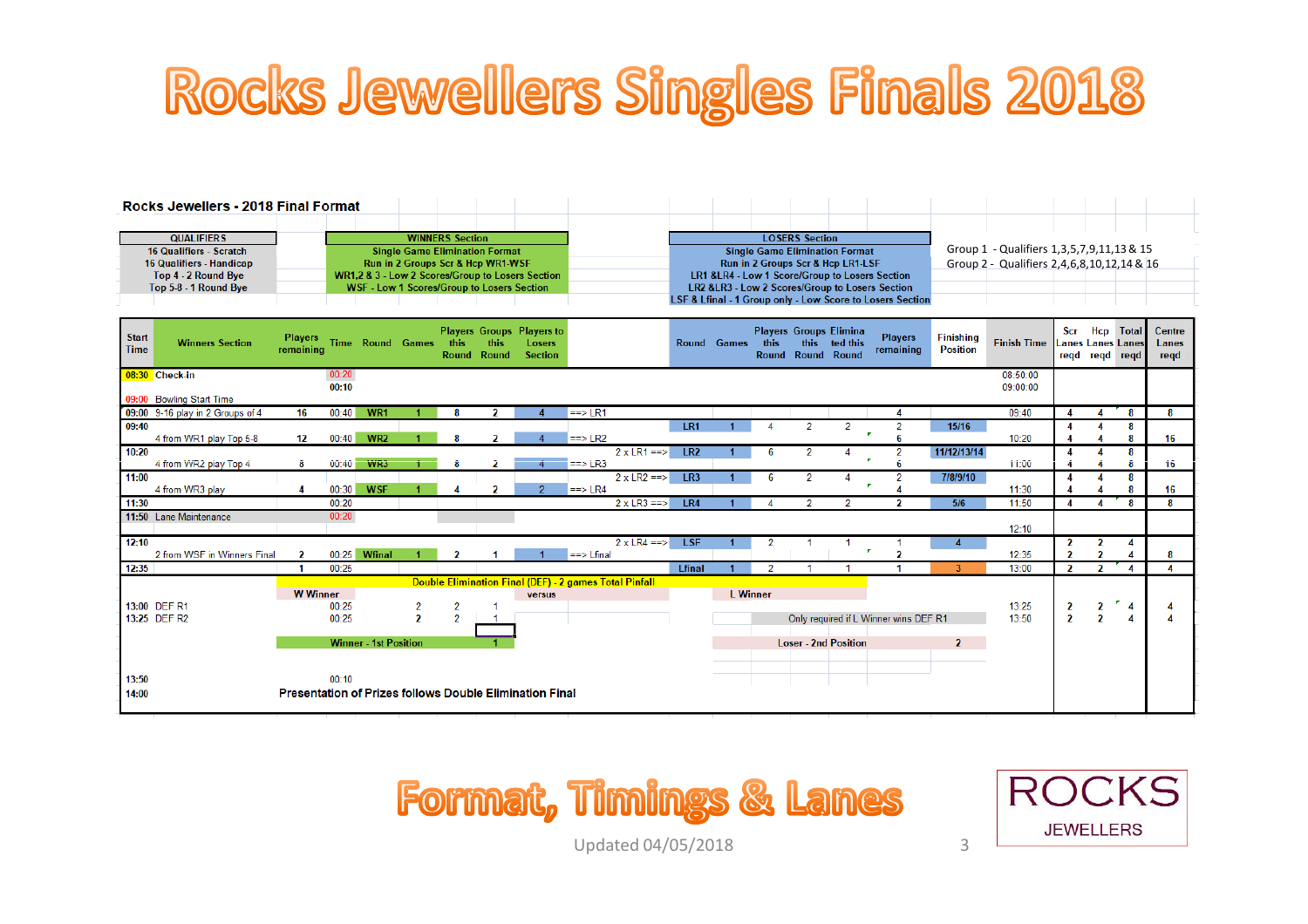